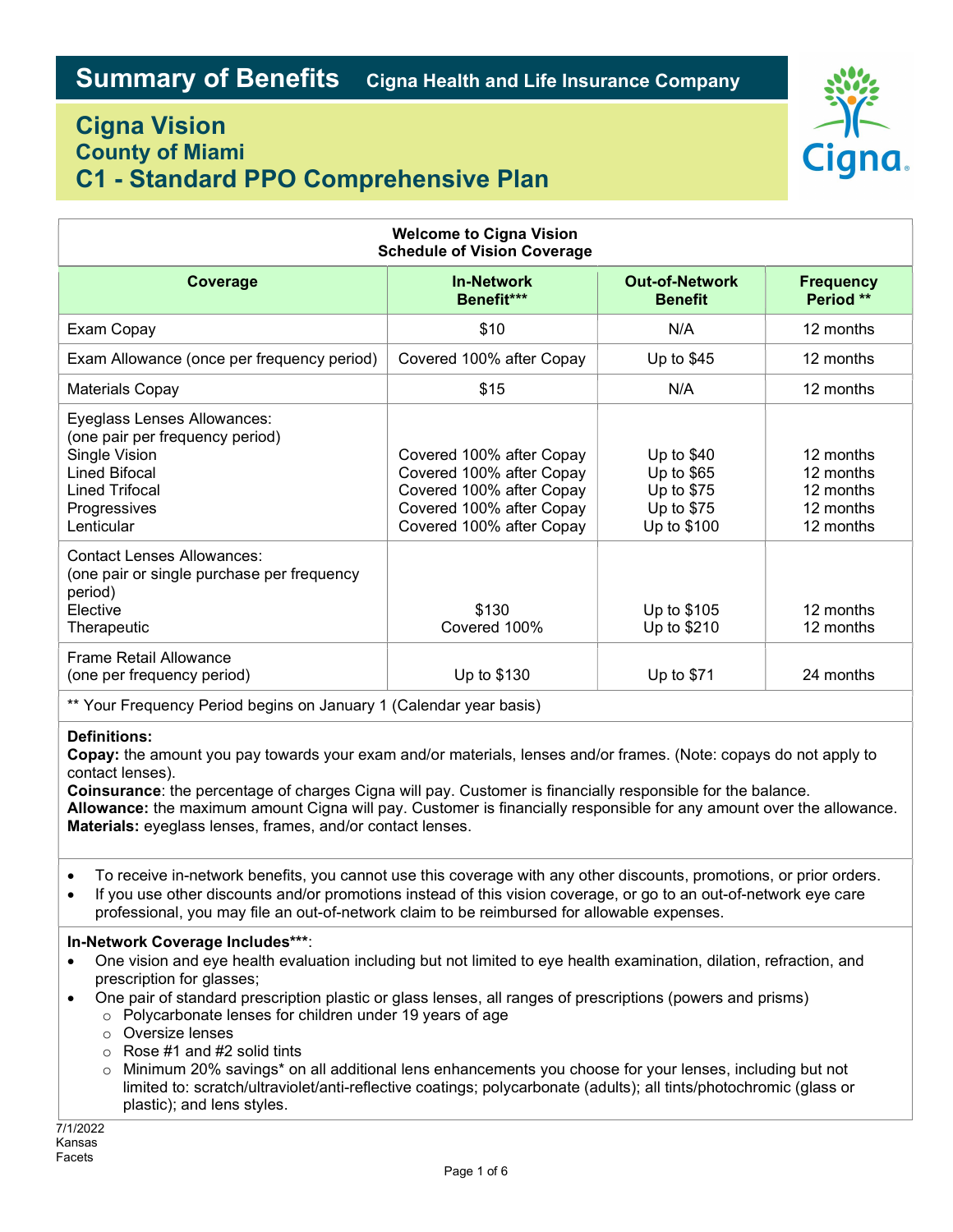

- One frame for prescription lenses frame of choice covered up to retail plan allowance, plus a 20% savings on amount that exceeds frame allowance;
- One pair of contact lenses or a single purchase of a supply of contact lenses in lieu of lenses and frame benefit, (may not receive contact lenses and frames in same benefit year). Allowance applied towards cost of supplemental contact lens professional services (including the fitting and evaluation) and contact lens materials

\* Provider participation is 100% voluntary; please check with your Eye Care Professional for any offered discounts. \*\*\* Coverage may vary at participating discount retail and membership club optical locations, please contact Customer Service for specific coverage information.

Coverage for Therapeutic contact lenses will be provided when visual acuity cannot be corrected to 20/70 in the better eye with eyeglasses and the fitting of the contact lenses would obtain this level of visual acuity; and in certain cases of anisometropia, keratoconus, or aphakis; as determined and documented by your Vision eye care professional. Contact lenses fitted for other therapeutic purposes or the narrowing of visual fields due to high minus or plus correction will be covered in accordance with the Elective contact lens coverage shown on the Schedule of Benefits.

## Healthy Rewards® - Vision Network Savings Program:

 When you see a Cigna Vision Network Eye Care Professional\*, you can save 20% (or more) on additional frames and/or lenses, including lens options, with a valid prescription. This savings does not apply to contact lens materials. See your Cigna Vision Network Eye Care Professional for details.

### What's Not Covered:

- Orthoptic or vision training and any associated supplemental testing
- Medical or surgical treatment of the eyes
- Any eye examination, or any corrective eyewear, required by an employer as a condition of employment
- Any injury or illness when paid or payable by Workers' Compensation or similar law, or which is work-related
- Charges in excess of the usual and customary charge for the Service or Materials
- Charges incurred after the policy ends or the insured's coverage under the policy ends, except as stated in the policy
- Experimental or non-conventional treatment or device
- Magnification or low vision aids not shown as covered in the Schedule of Vision Coverage
- Any non-prescription (minimum Rx required) eyeglasses, includes frame, lenses, or contact lenses
- Spectacle lens treatments, "add-ons", or lens coatings not shown as covered in the Schedule of Vision Coverage
- Prescription sunglasses
- Two pair of glasses, in lieu of bifocals or trifocals
- Safety glasses or lenses required for employment not shown as covered in the Schedule of Vision Coverage
- VDT (video display terminal)/computer eyeglass benefit
- Claims submitted and received in excess of twelve (12) months from the original Date of Service

## How to use your Cigna Vision Benefits

(Please be aware that the Cigna Vision network is different from the networks supporting our health/medical plans).

## 1. Finding a doctor

There are three ways to find a quality eye doctor in your area: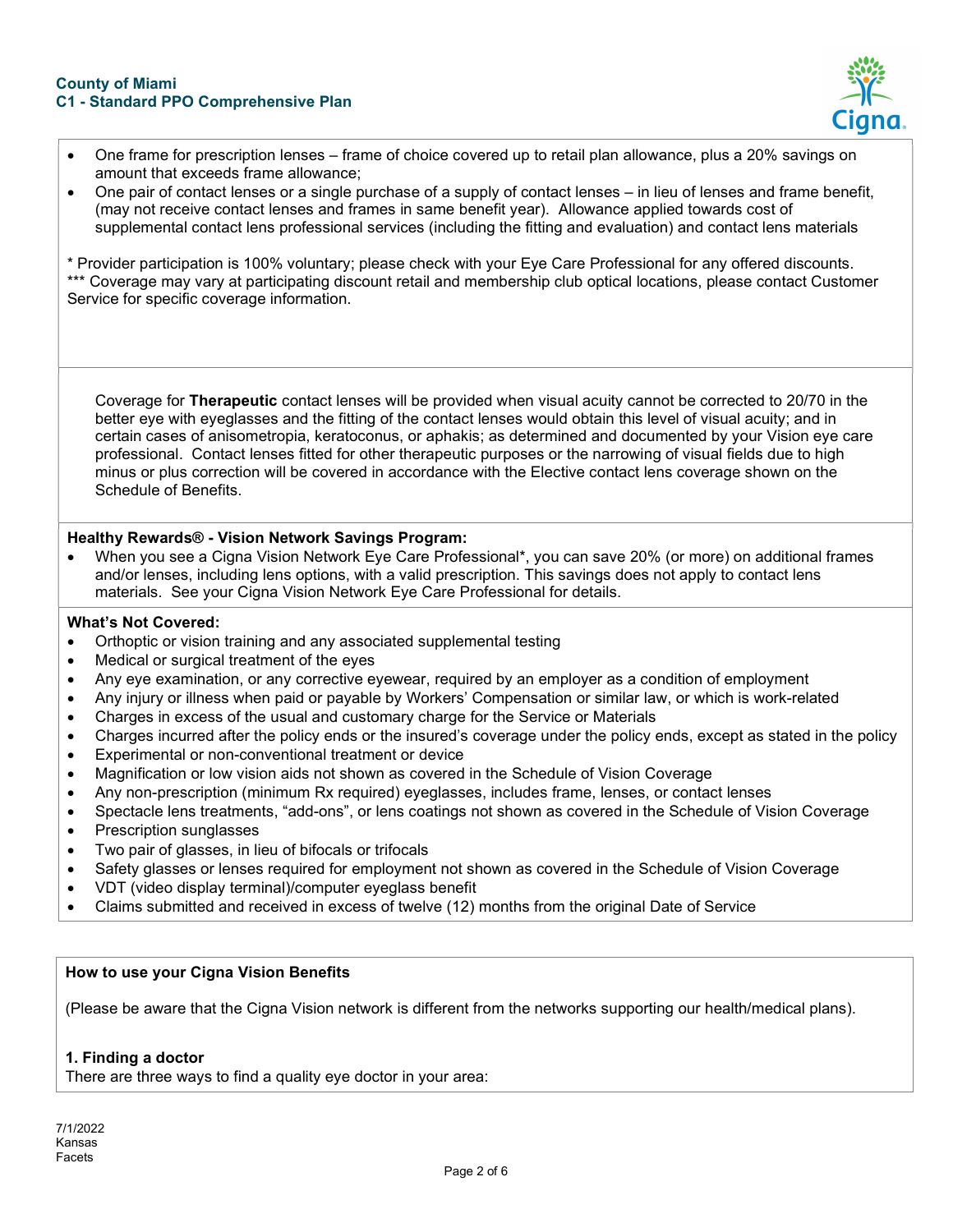#### County of Miami C1 - Standard PPO Comprehensive Plan



- 1. Log into myCigna.com,"Coverage", select Vision page. Click on Visit Cigna Vision. Then select "Find a Cigna Vision Network Eye Care Professional" to search the Cigna Vision Directory.
- 2. Don't have access to myCigna.com? Go to Cigna.com, top of the page select "Find A Doctor, Dentist or Facility", click on Cigna Vision Directory, under Additional Resources.
- 3. Prefer the phone? Call the toll-free number found on your Cigna insurance card and talk with a Cigna Vision customer service representative.

## 2. Schedule an appointment

Identify yourself as a Cigna Vision customer when scheduling an appointment. Present your Cigna or Cigna Vision ID card at the time of your appointment, which will quickly assist the doctor's office with accessing your plan details and verifying your eligibility.

## 3. Out-of-network plan reimbursement

## How to use your Cigna Vision Benefits

Send a completed Cigna Vision claim form and itemized receipt to: Cigna Vision, Claims Department: PO Box 385018, Birmingham, AL 35238-5018.

To get a Cigna Vision claim form:

- Go to Cigna.com and go to Forms, Vision Forms
- Go to myCigna.com and go to your vision coverage page

Cigna Vision will pay for covered expenses within ten business days of receiving the completed claim form and itemized receipt.

Benefits are underwritten or administered by Connecticut General Life Insurance Company or Cigna Health and Life Insurance Company. Read your plan carefully – this benefit summary provides a very brief description of the important features of your plans. This is not the insurance contract. Your full rights and benefits are expressed in the actual plan documents that are available to you upon request. Participating providers are independent contractors solely responsible for your routine vision examinations and products.

"Cigna" is a registered service mark, and the "Tree of Life" logo, "Cigna Vision" and "CG Vision" are service marks, of Cigna Intellectual Property, Inc., licensed for use by Cigna Corporation and its operating subsidiaries. All products and services are provided by or through such operating subsidiaries, including Connecticut General Life Insurance Company and Cigna Health and Life Insurance Company, and not by Cigna Corporation. In Arizona and Louisiana, the Cigna Vision product is referred to as CG Vision. Healthy Rewards® - Vision Network Savings Program powered by Cigna Vision is a discount program, not an insured benefit.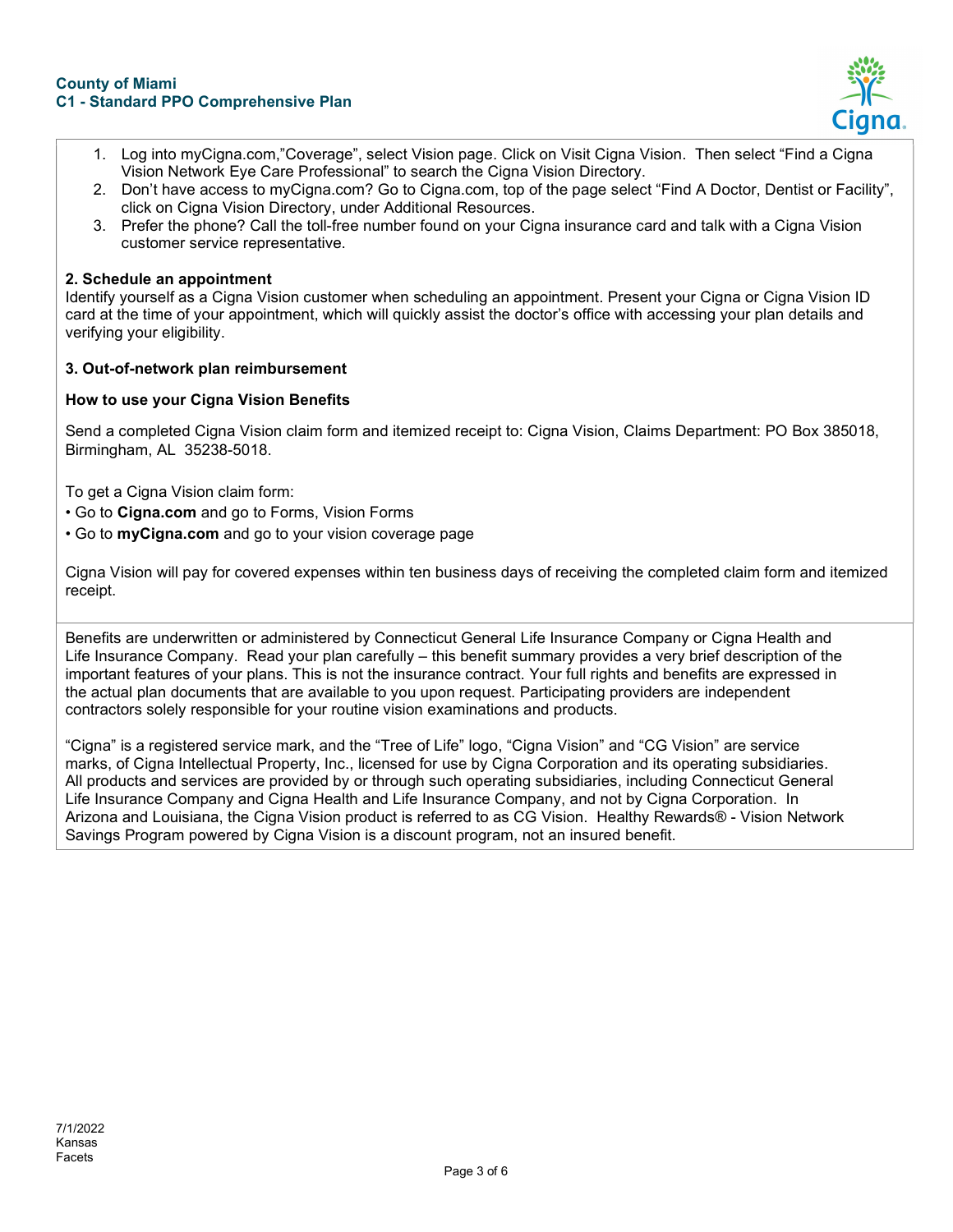

# **DISCRIMINATION IS AGAINST THE LAW**

#### **Vision coverage**

Cigna complies with applicable Federal civil rights laws and does not discriminate on the basis of race, color, national origin, age, disability, or sex. Cigna does not exclude people or treat them differently because of race, color, national origin, age, disability, or sex.

#### Cigna:

- · Provides free aids and services to people with disabilities to communicate effectively with us, such as:
	- Qualified sign language interpreters
	- Written information in other formats (large print, audio, accessible electronic formats, other formats)
- · Provides free language services to people whose primary language is not English, such as:
	- Qualified interpreters
	- Information written in other languages

If you need these services, contact customer service at the toll-free number shown on your ID card, and ask a Customer Service Associate for assistance.

If you believe that Cigna has failed to provide these services or discriminated in another way on the basis of race, color, national origin, age, disability, or sex, you can file a grievance by sending an email to ACAGrievance@Cigna.com or by writing to the following address:

Cigna Nondiscrimination Complaint Coordinator PO Box 188016 Chattanooga, TN 37422

If you need assistance filing a written grievance, please call the number on the back of your ID card or send an email to ACAGrievance@Cigna.com. You can also file a civil rights complaint with the U.S. Department of Health and Human Services, Office for Civil Rights electronically through the Office for Civil Rights Complaint Portal, available at https://ocrportal.hhs.gov/ocr/portal/lobby.jsf, or by mail or phone at:

U.S. Department of Health and Human Services 200 Independence Avenue, SW Room 509F, HHH Building Washington, DC 20201 1.800.368.1019, 800.537.7697 (TDD) Complaint forms are available at http://www.hhs.gov/ocr/office/file/index.html.



All Cigna products and services are provided exclusively by or through operating subsidiaries of Cigna Corporation, including Cigna Health and Life Insurance Company and Connecticut General Life Insurance Company. The Cigna name, logos, and other Cigna marks are owned by Cigna Intellectual Property, Inc. ATTENTION: If you speak languages other than English, language assistance services, free of charge are available to you. Call 1.877.478.7557 (TTY: 800.428.4833). ATENCIÓN: Si usted habla un idioma que no sea inglés, tiene a su disposición servicios gratuitos de asistencia lingüística. Llame al 1.877.478.7557 (TTY: 800.428.4833).

896376a 05/17 © 2017 Cigna.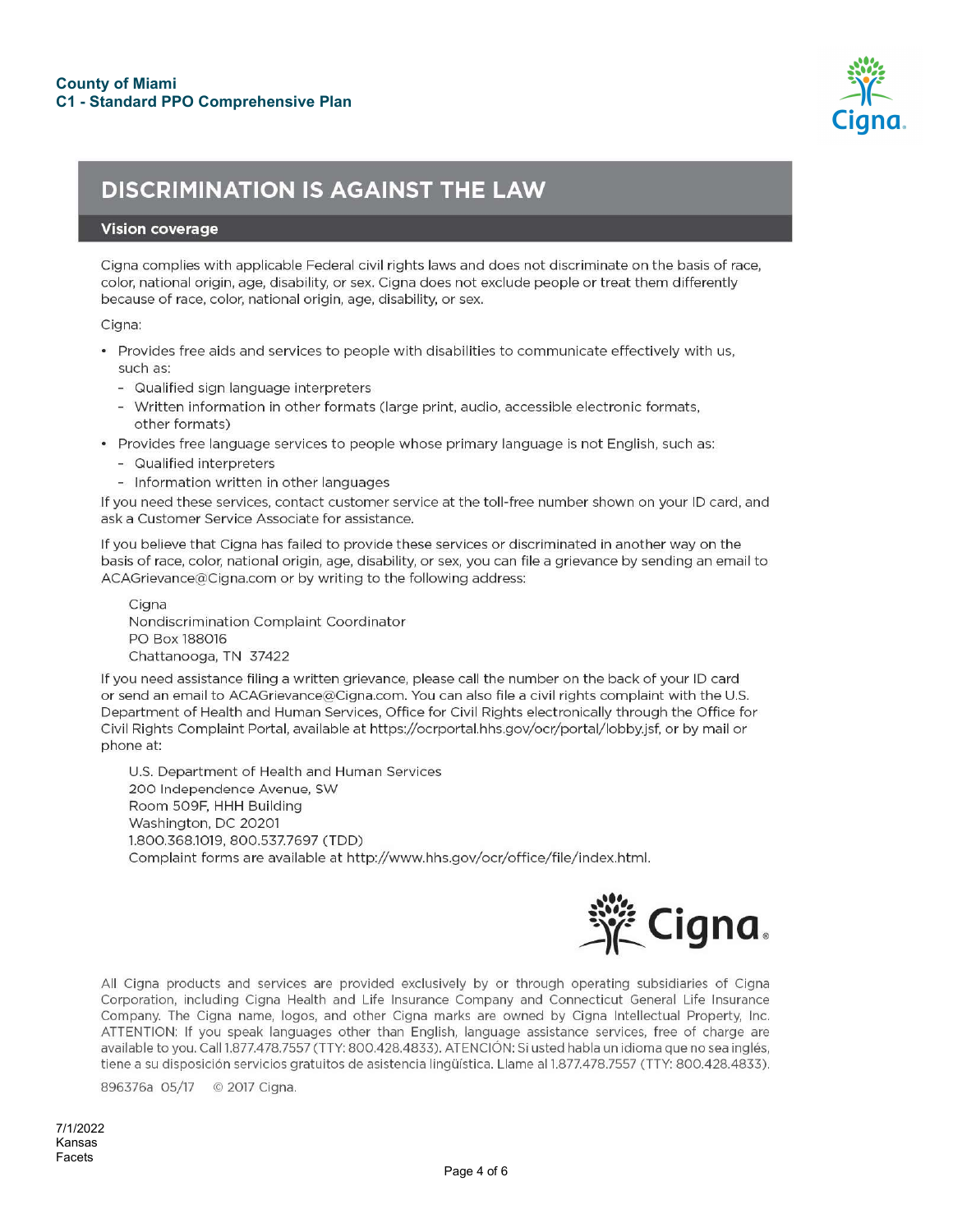

#### **Proficiency of Language Assistance Services**

English - ATTENTION: Language assistance services, free of charge, are available to you. Call 1.877.478.7557 (TTY: 800.428.4833).

Spanish - ATENCIÓN: Hay servicios de asistencia de idiomas, sin cargo, a su disposición. Llame al 1.877.478.7557 (TTY: 800.428.4833).

Chinese - 注意:我們可為您免費提供語言協助服務。請致電 1.877.478.7557 (聽障專線: 800.428.4833) 。

Vietnamese - XIN LƯU Ý: Quý vị được cấp dịch vụ trợ giúp về ngôn ngữ miễn phí. Vui lòng gọi 1.877.478.7557 (TTY: 800.428.4833).

Korean – 주의: 한국어를 사용하시는 경우, 언어 지원 서비스를 무료로 이용하실 수 있습니다. 1.877.478.7557 (TTY: 800.428.4833)번으로 전화해주십시오.

Tagalog - PAUNAWA: Makakakuha ka ng mga serbisyo sa tulong sa wika nang libre. Tumawag sa 1.877.478.7557 (TTY: 800.428.4833).

Russian - ВНИМАНИЕ: Если вы говорите на русском языке, то вам доступны бесплатные услуги перевода. Звоните 1.877.478.7557 (линия ТТҮ телетайп: 800.428.4833).

Arabic - ملحوظة: إذا كنت تتحدث اذكر اللغة، فإن خدمات المساعدة اللغوية تتوافر لك بالمجان. اتصل برقم 1.877.478.7557 (رقم هاتف الصم والبكم: 800.428.4833).

French Creole - ATANSYON: Gen sèvis èd pou lang ki disponib gratis pou ou. Rele 1.877.478.7557 (TTY: 800.428.4833).

French - ATTENTION: Des services d'aide linguistique vous sont proposés gratuitement. Veuillez appeler le 1.877.478.7557 (ATS: 800.428.4833).

Portuguese - ATENÇÃO: Se fala português, encontram-se disponíveis serviços linguísticos, grátis. Ligue 1.877.478.7557 (TTY: 800.428.4833).

Polish - UWAGA: Możesz skorzystać z bezpłatnej pomocy językowej. Zadzwoń pod numer 1877 478 7557 (TTY: 800.428.4833).

Japanese - 注意事項:日本語を話される場合、無料の言語支援をご利用いただけます。 1.877.478.7557 (TTY: 800.428.4833) まで、お電話にてご連絡ください。

Italian - ATTENZIONE: In caso la lingua parlata sia l'italiano, sono disponibili servizi di assistenza linguistica gratuiti. Chiamare il numero 1.877.478.7557 (TTY: 800.428.4833).

German - ACHTUNG: Wenn Sie Deutsch sprechen, stehen Ihnen kostenlos sprachliche Hilfsdienstleistungen zur Verfügung. Rufnummer: 1.877.478.7557 (TTY: 800.428.4833).

Persian (Farsi) ــ توجه: خدمات كمك زباني، به صورت رايگان به شما ارائه ميشود. با شماره 1.877.478.7557 تماس بگيريد (شماره تلفن ويژه ناشنوايان: 800.428.4833).

896376a 05/17